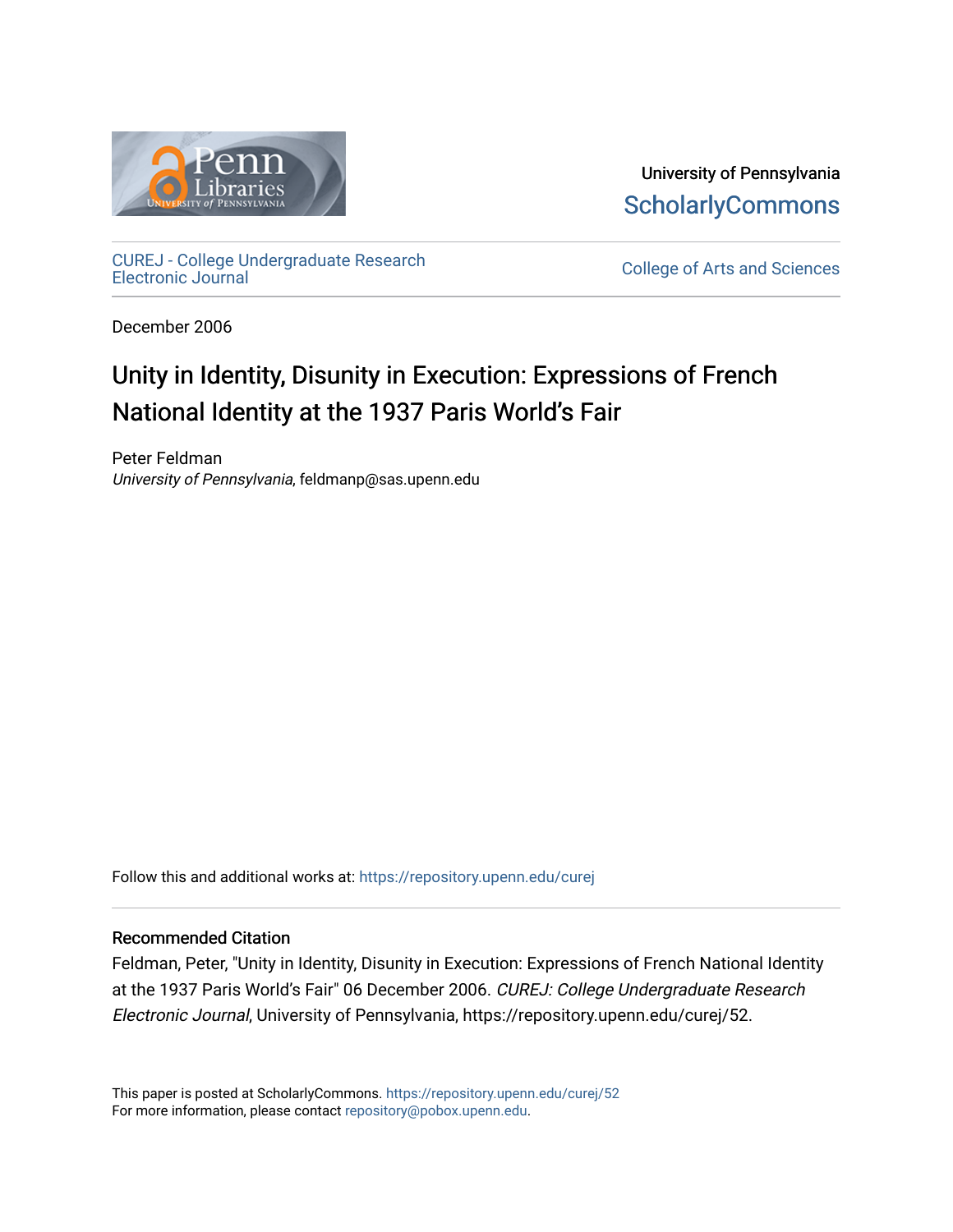## Unity in Identity, Disunity in Execution: Expressions of French National Identity at the 1937 Paris World's Fair

### Abstract

The 1937 Paris World's Fair was a celebration of "peace" and "progress" at time when the continent was about to descend into total war. In this era of feuding ideologies and hyper-competitive nationalism, France's attempt to project an idealized national identity fell scattered. A closer examination of three examples of French architecture—the Palais de Chaillot, the Regional Pavilions, and the Pavilion de Temps Nouveaux—illustrate that this idealized portrayal of unity was undermined by the execution of the buildings themselves. The result was a much more accurate picture of the country during the inter-war period.

#### Keywords

France, Architecture, World's Fair, Humanities, History, Kristen Stromberg Childers, Stromberg Childers, Kristen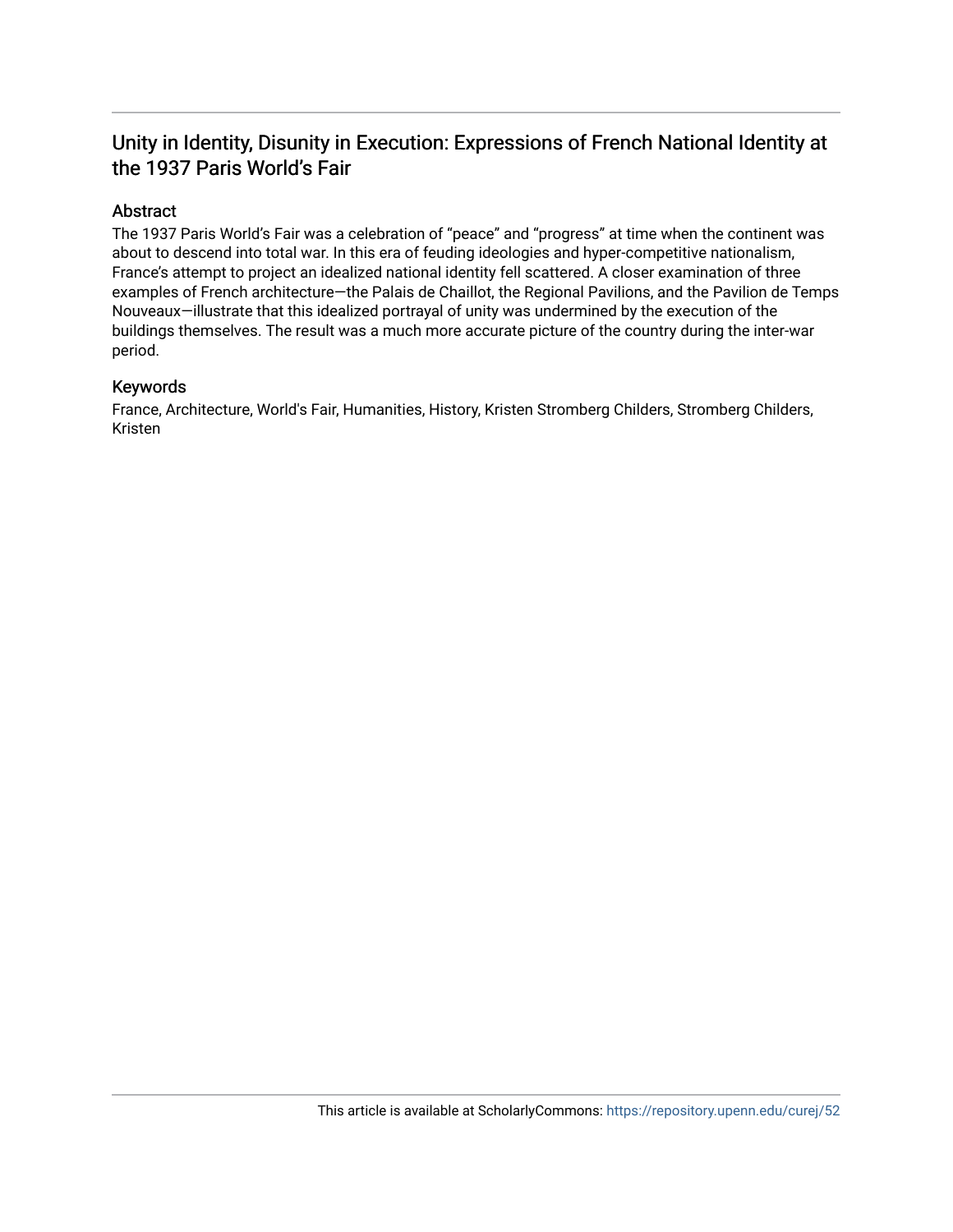"Unity in Identity, Disunity in Execution: Expressions of French National Identity at the

1937 Paris World's Fair"

Peter Feldman

Professor Kristen Stromberg Childers

History 202: France in the Age of Two World Wars

December 6, 2006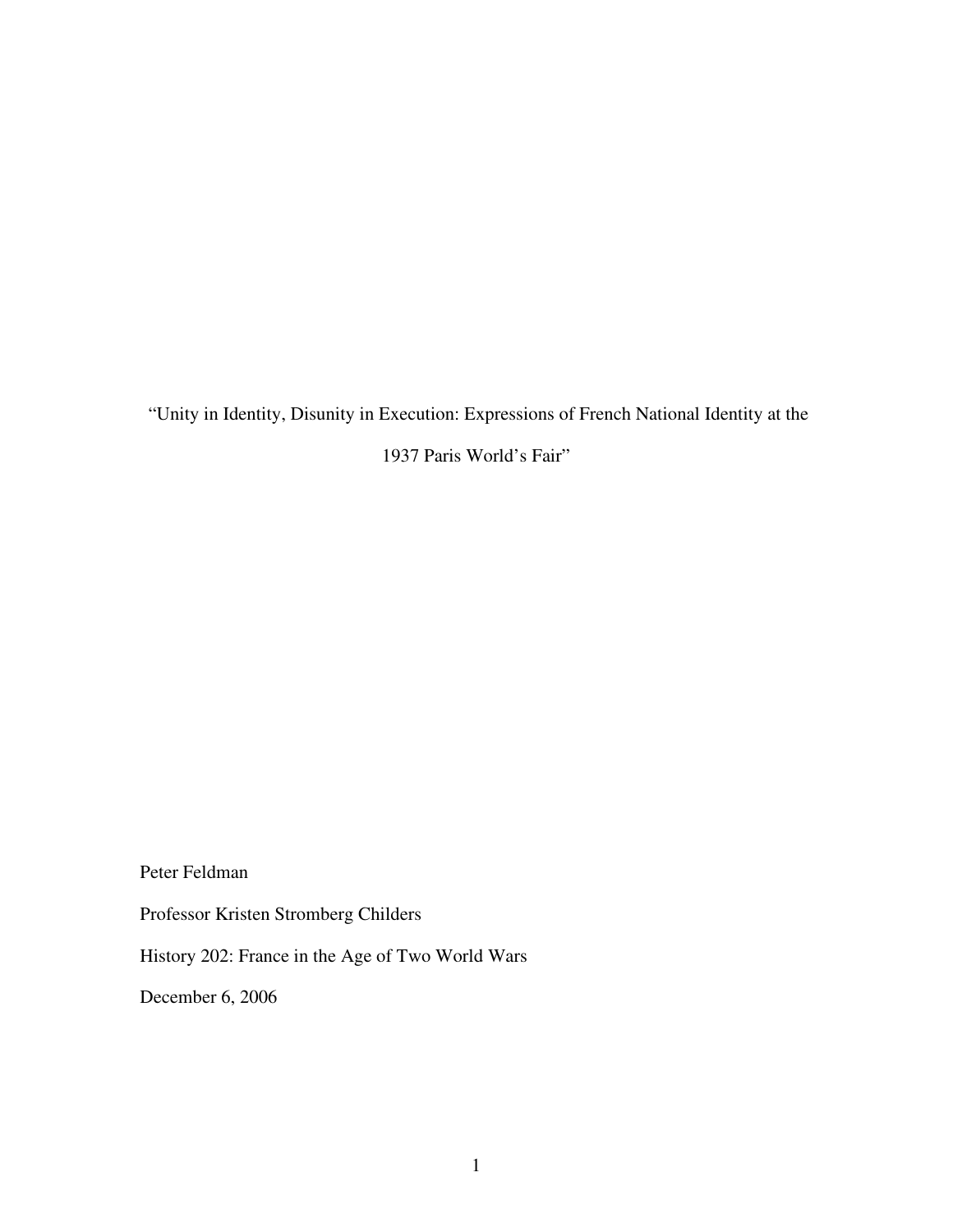In the summer of 1937, the eyes of Europe and the wider world turned their gaze toward Paris, France for the World's Fair. While participating visiting countries were commissioned a limited space to construct their own national pavilions, France, in an unique position as the host country, was not limited to a single expression of an idealized national identity. Instead, French fair planners constructed pavilions not only for every region, but also for "every conceivable French trade and industry," thereby raising an important question in the process: how could France expect to put forth a single, unified image of national identity? By examining three examples of French architecture at the Fair—the Palais de Chaillot, the Regional Pavilions, and the Pavilion de Temps Nouveaux—one sees a consistent theme emerge: oftentimes the idealized intentions of the buildings and planners were undermined by their very execution. As a result, France was left not with a unified projection of identity, but a scattered, diverse attempt that in actuality was much more reflective of the country as a whole during the inter-war period.

Before delving into the analysis of the buildings, it is important to get a better understanding of the fair itself. The 1937 Paris International Exposition, or the Fair of Modern Arts and Technics as it was officially known, was truly a great undertaking for the host country of France. The exposition officially opened its doors to visitors on May 24, 1937, despite countless missed deadlines and even a brief cancellation in 1934. 2 Thematically, the fair aimed to follow in the tradition of previous World's Fairs by exploring the notions of "peace and progress," yet it was hard to lose sight of the grim European picture of the time. Though Europe seemed to have regained its footing

<sup>1</sup> Ihor Junyk, "The Face of the Nation: State Fetishism and Métissage at the Exposition Internationale, Paris 1937," *Grey Room,* No. 23 (Spring 2006), 99. 2

Shanny Peer, *France on Display: Peasants, Provincials, and Folklore in the 1937 Paris World's Fair*, (Albany: SUNY Press, 1998), 24, 40.

<sup>3</sup> Arthur Chandler, "Paris, 1937," in *Historical Dictionary of World's Fairs and Expositions*, ed. John E. Findling, *(*New York: Greenwood Press, 1990), 286.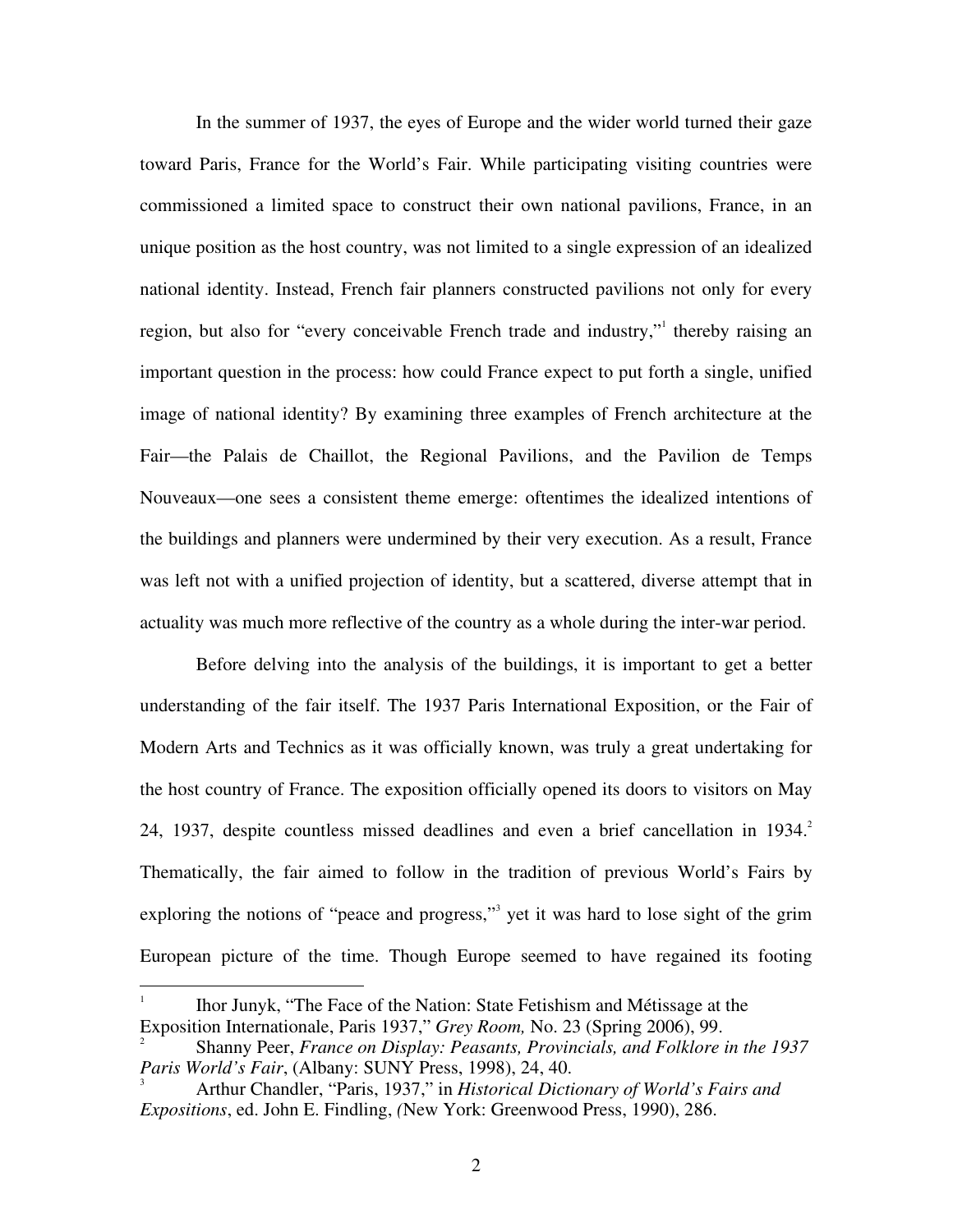economically following the depression, the last two years saw Mussolini and Italy invade Ethiopia, Franco gaining power in Spain, and Hitler leading a suddenly aggressive and resurgent Germany. Furthermore, the continent seemed to be quite divided ideologically as Communism in the Soviet Union and Fascism in Germany and Italy each seemed to be making a case against traditional liberal democracy. Despite the exposition's relative grandeur and success—the fair received over 31 million visitors and a relative economic profit was gleaned for the host country<sup>4</sup>—no one could mistake the grim image that seemed to dominate the fair: the contrasting German and Soviet Pavilions, each built directly across from each other on the fair's main plaza, the Champs de Mars. In what has become one of the fair's great tales, the German Architect, Albert Speer, had mistakenly stumbled upon the plans for the Soviet Pavilion prior to construction, and subsequently engineered a response. Thus the vaulting Soviet pavilion that propelled a Soviet working couple progressively into the sky was met by the taller, solid German tower in which a swastika-bearing eagle "looked down on the Russian sculptures."<sup>5</sup> If a visitor to the fair were to climb the hill of the recently constructed Palais de Chaillot and look down upon the Champs de Mars, he would have seen the unmistakable Eiffel Tower rising up to the sky between the gaze of these two feuding pavilions. In was in this environment that France attempted to define itself to both its citizens and the world.

Although the theme of the fair focused on "peace and progress," few failed to see the various international pavilions' true significance—they were constructs of national identity and embodiments of propaganda. Traditionally, World's Fairs primarily showcased new technologies and commodities, but in the modern age of growing nationalism and competing ideologies, these "expositions had shifted from displays of

 $4$  Ibid., 288-9.

 $<sup>5</sup>$  Peer, 45.</sup>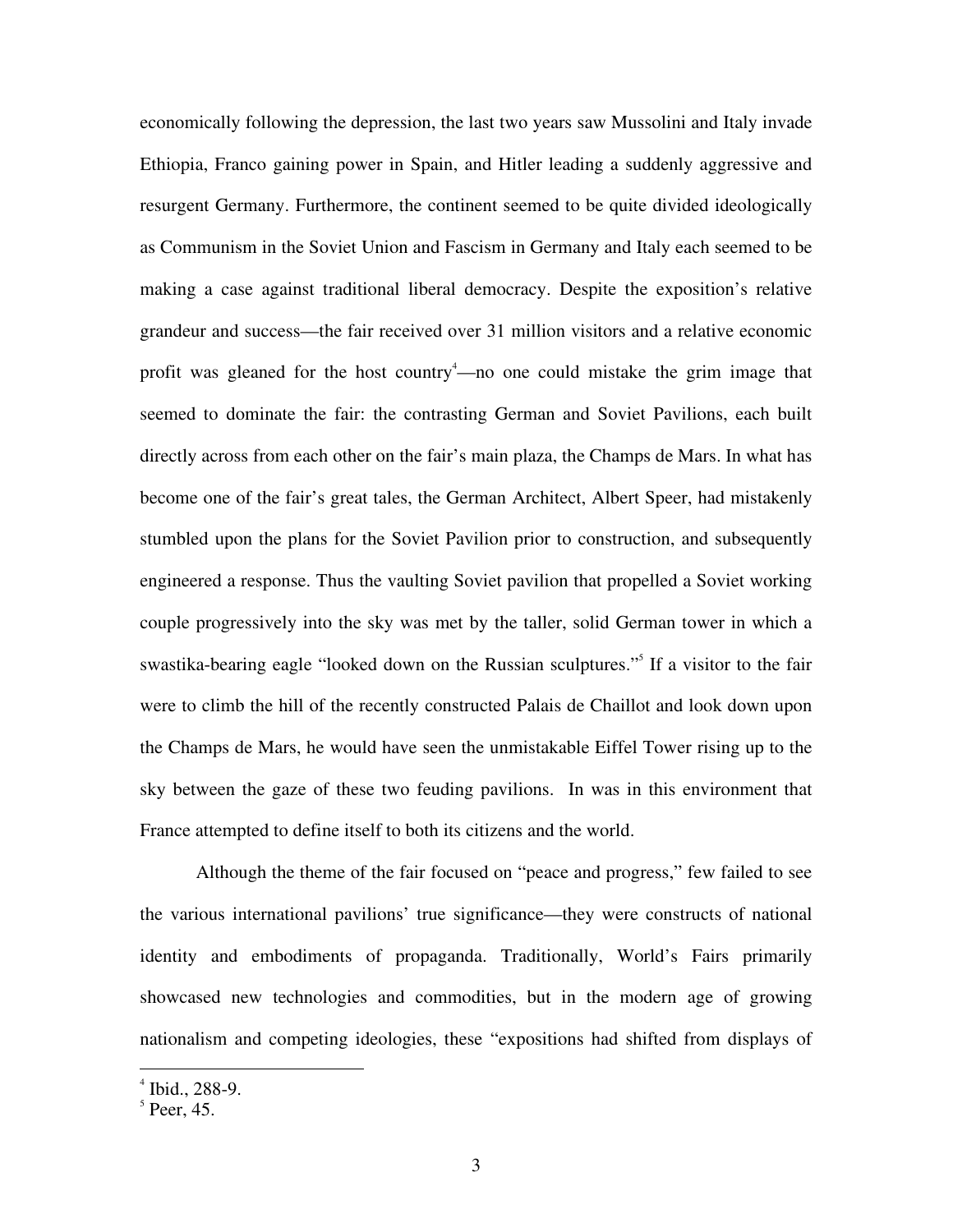commercial ware to the display and propagandizing of separate nations as collective entities." <sup>6</sup> By 1937, this transformation was more than complete, causing one New York Times reporter to remark, "For the first time so blatantly the national pavilions are conceived and executed as 'national projections.'" 7 In this ultra-competitive environment where appearances were everything, even the exterior of the buildings themselves became intertwined in the national image of a country, becoming anthropomorphic symbols of each nation. Thus, "these pavilions were presented not merely as reflections of national character but as living, breathing national characters" as well.

No building perhaps better exemplifies France's "breathing national character" projected to the world then the Palais de Chaillot, which was built on the Old Trocadéro hill overlooking the Champs de Mars. But to understand what the Palais de Chaillot represented, one must gain a better understanding of the building it was erected to replace: the Trocadéro. Originally built as a palace for the 1878 World's Fair, the Trocadéro was designed with Persian and Byzantine aspects. The building's main feature was its two minarets that symmetrically emerged over a large rotunda that opened up onto fountains and a garden. However, the building was never really liked by French critics as they focused on its "Moorish" features and compared its façade in one instance to looking like the face of an ass.<sup>9</sup> It was exceedingly foreign, and simply, not French during a time when the social climate was beginning to question these elements. This growing xenophobia, caused in part by the influx of refugees into the country during the interwar years, saw a rise of anti-foreign legislation, such as an August 1932 law that

 $^6$  Junyk, 108.

<sup>7</sup> Henry-Russell Hitchcock, Jr., "Paris, 1937: Foreign Pavilion," *Architectural Forum* (September 1937), 174.

 $\mathrm{^{8}}$  Junyk, 98.

 $<sup>9</sup>$  Ibid., 108.</sup>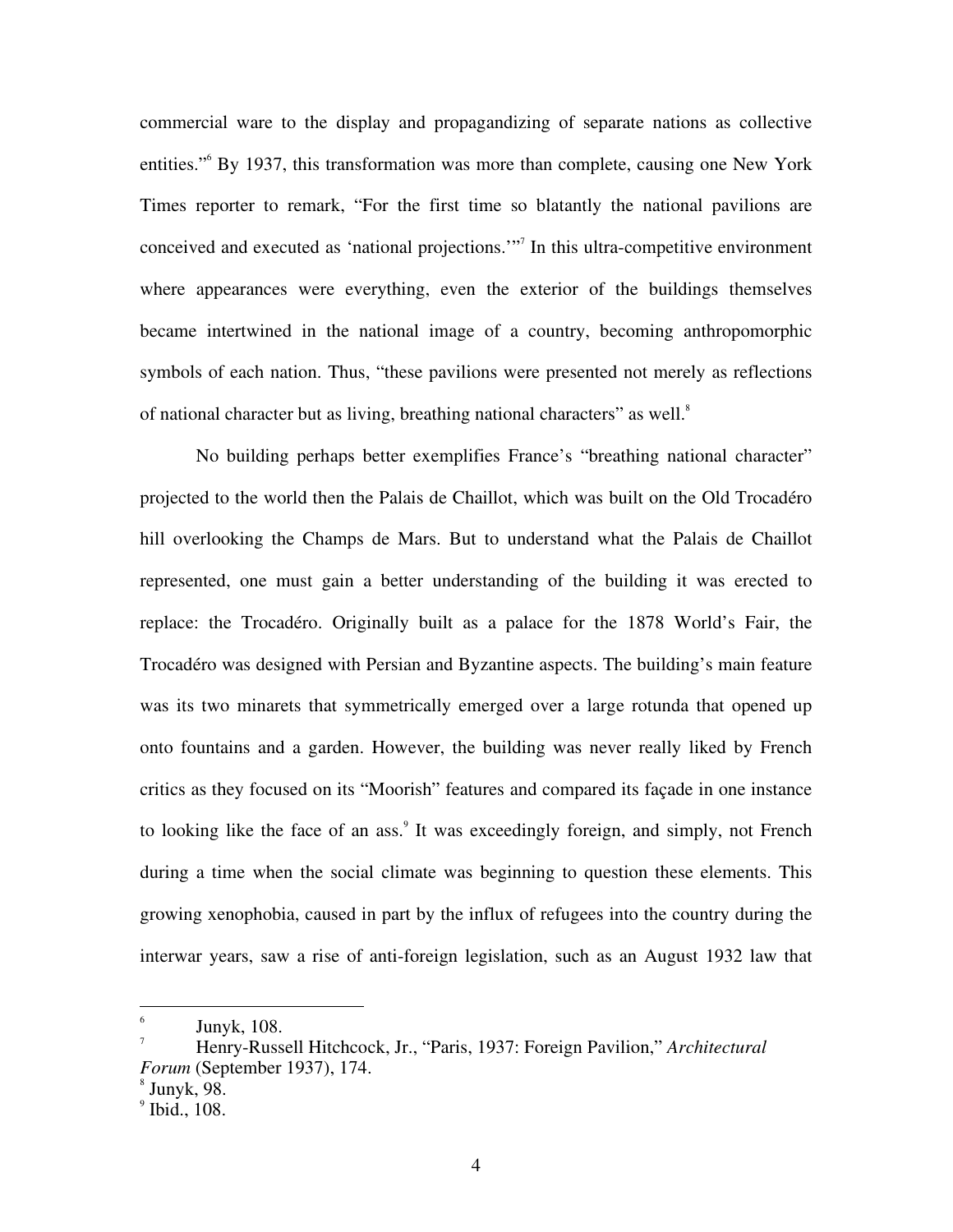limited the number of foreigners that could practice certain professions.<sup>10</sup> These criticisms of the building, supported by the xenophobic social climate, only increased as the 1937 World's Fair approached.<sup>11</sup> When it was finally destroyed, one critic noted the old structure would be "mourned, but only by those who habitually mourn the dead."<sup>12</sup> As one historian succinctly put, "[a]t a time when the very notion of Frenchness was perceived to be under threat, the use of a "Moorish" building to represent France in the eyes of the world...would generate tremendous anxieties."<sup>13</sup> It was clear that something else was needed as the centerpiece of France' projected identity.

Thus the Palais de Chaillot was designed to be everything the Trocadéro was not—classic, traditional, and French. The space where the old Trocadéro occupied was left as an empty green. On either side of the green extended two symmetrical colonnades acting almost like arms in extending and embracing the Champs de Mars. Whereas the old Trocadéro housed artifacts and art from foreign locales such as Africa, the new Palais de Chaillot included a new museum, the Musee del'Homme, which was dedicated to science.<sup>14</sup> Critics of building responded quite positively, noting "the difficult task" the architects faced by replacing the former structure.<sup>15</sup> One critic lauded its "superb" "clear white surfaces" and the ability of its wings "to somehow hold and bind into one harmonious picture the extremely varied national buildings between,"<sup>16</sup> while critics and citizens alike loved the view it provided looking down the Champs de Mars, perhaps relishing the symbolic feeling of being on top of the hill looking down triumphantly at all

<sup>10</sup> Julian Jackson, *France: The Dark Years, 1940-1944*, (Oxford: Oxford University Press, 2001), 104-5.

 $11$  Junyk, 108.

<sup>&</sup>lt;sup>12</sup> "1937 International Exposition," *Architectural Record*, 82 (October 1937), 82.

<sup>&</sup>lt;sup>13</sup> Junyk, 109.<br><sup>14</sup> Ibid, 108, 1

 $14$  Ibid., 108-110.

<sup>&</sup>lt;sup>15</sup> Architectural Record, 82.

T. F. Hamlin, "Paris, 1937: a Critique," *American Architect*, (November 1937), 25.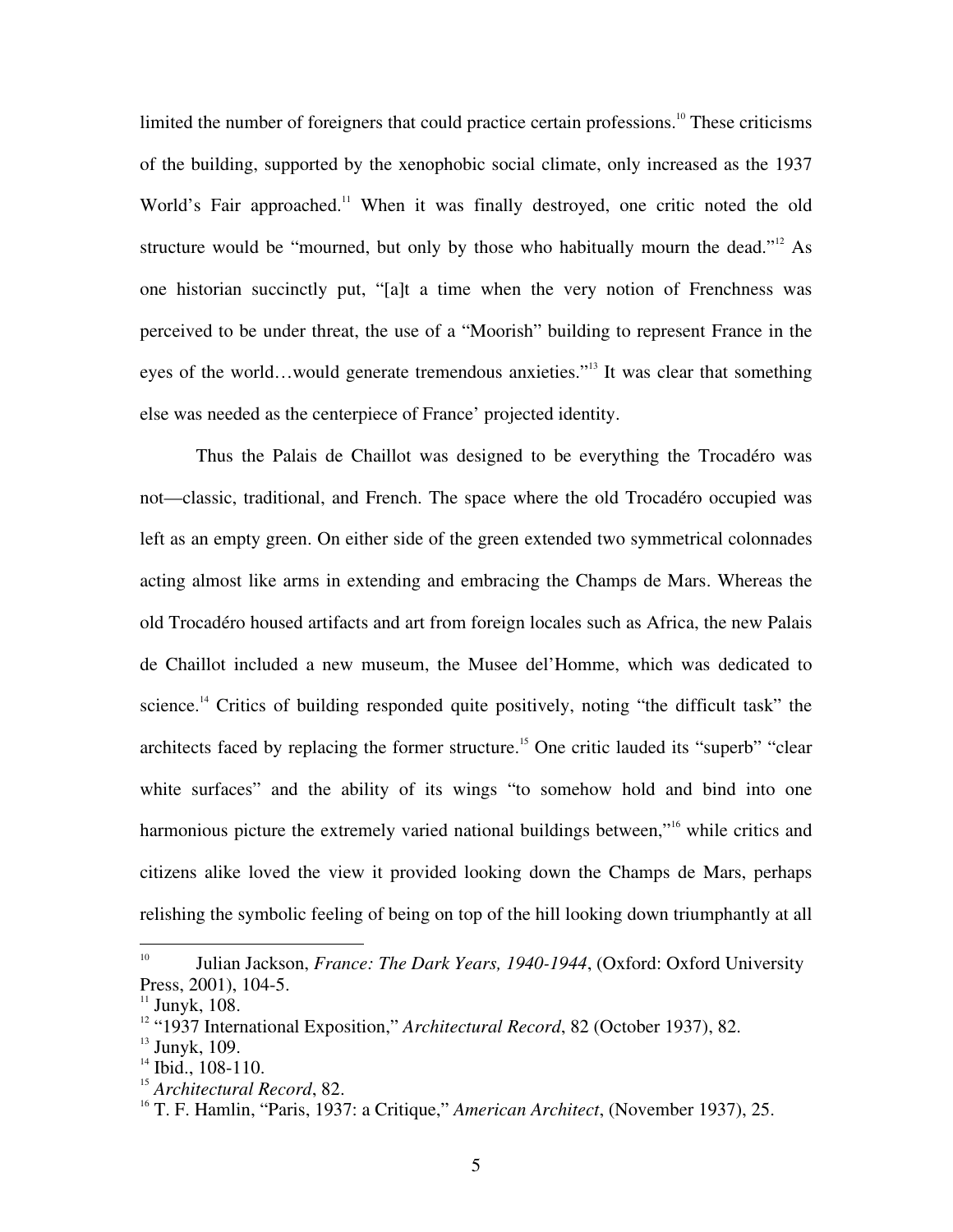of Europe.<sup>17</sup> It is quite clear, then, the message that the new Palais de Chaillot seemed to be sending. Rejecting the foreign elements of the Trocadéro, the new structure espoused order, tradition, and a resurgent, powerful France.

Yet despite the support shown for this idealized image of France, a closer look reveals a different story. In the case of the Palais de Chaillot, the execution of the building seemed to undermine its message. Firstly, how iconic of France was the building's design? Depending on ones perspective, the Palais de Chaillot's "embracing arms" could also be seen as aggressive and clutching, suggesting a more militant theme similar to the one espoused by the Germans. In fact, the symmetrical and orderly classicism embraced by the French architects was also employed by Albert Speer in designing the German pavilion. While the two pavilions were certainly not identical— Speer's building admittedly hade "more muscle"<sup>18</sup> than other buildings—one could not help but get the sense that the French designers felt they needed to project an equally strong and traditional message amidst the "state fetishism"<sup>19</sup> of the exposition. There is certainly evidence to support this view as appeals for budget increases early in the planning process were approved by the parliament in light of the competition posed by incoming foreign propaganda : "We know that other countries have been working for more than two years to turn the exposition to their own advantage…We want this exposition to be such that our country gets the greatest benefit from this huge economic effort."<sup>20</sup> Thus, the designers' concern for projecting an equally strong image in competition brings into question the exact "Frenchness" of the pavilion—if the Palace de

 $^{17}$  Junyk, 111-2.

<sup>&</sup>lt;sup>18</sup> Ibid., 102.

 $19$  Ibid., 99-102.

 $20$  Peer, 28.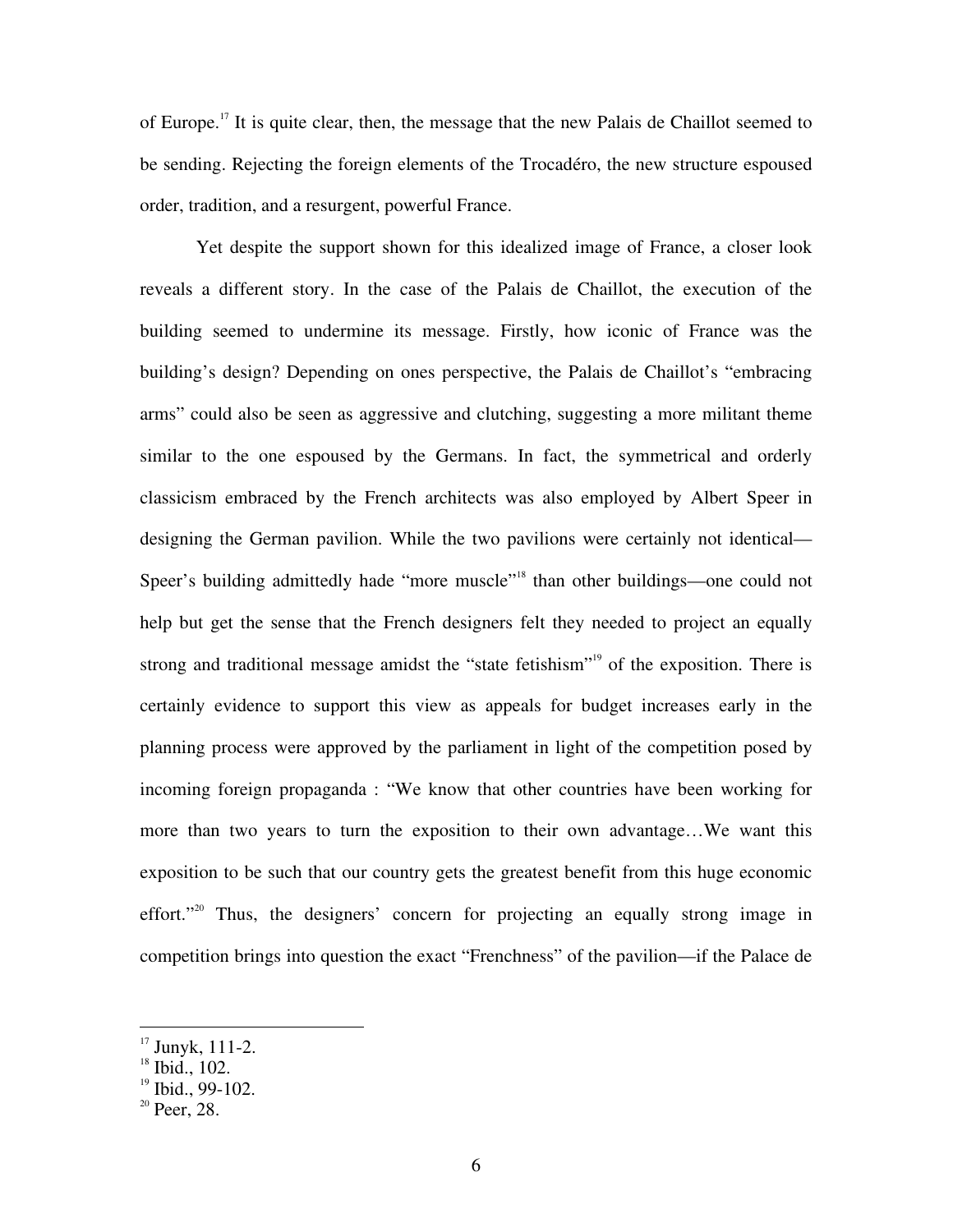Chaillot was not Totalitarian architecture, it might have aspired to have been Totalitarian architecture.

Another aspect of the flawed execution of the Palais de Chaillot undermines the building's response to its predecessor, the Trocadéro. The foreign, or "Moorish," elements of the old building were supposed to be rejected in design by the classicism of the new building, yet budget and timetable concerns made it difficult for the construction team to entirely demolish the old structure. As a solution, parts of the colonnade wings were actually kept, given a new façade, and incorporated into the new building's design.<sup>21</sup> So while aesthetically the Palais de Chaillot seemed to reflect the xenophobic social climate of the time, in execution, its message only went surface deep. One could even argue that the building actually became more accurate in its depiction of France through this duplicity—both the country and the building were comprised in part by efforts to cover up and shun foreign elements that were more a part of the foundation than most cared to recognize.

A second element of France's projection of identity at the 1937 Exposition can be found in the Regional Pavilions. At this section of the fair, every region of France had constructed its own unique pavilion highlighting that region's culture and products, which was monitored and administrated by the centralized Regional Commission.<sup>22</sup> Much like the colonial exposition in 1931, where visitors could tour the far reaches of the French empire, visitors were able to tour "the country" of France and gain a greater understanding of not only its diversity but its artisanship as well. Edmond Labbé, the chief planner of the fair, saw the emphasis of hand made products as a response to mass industrialization and centralization which often removed the human touch from the

 $2^{21}$  Junyk, 113.<br> $2^{22}$  Peer, 66.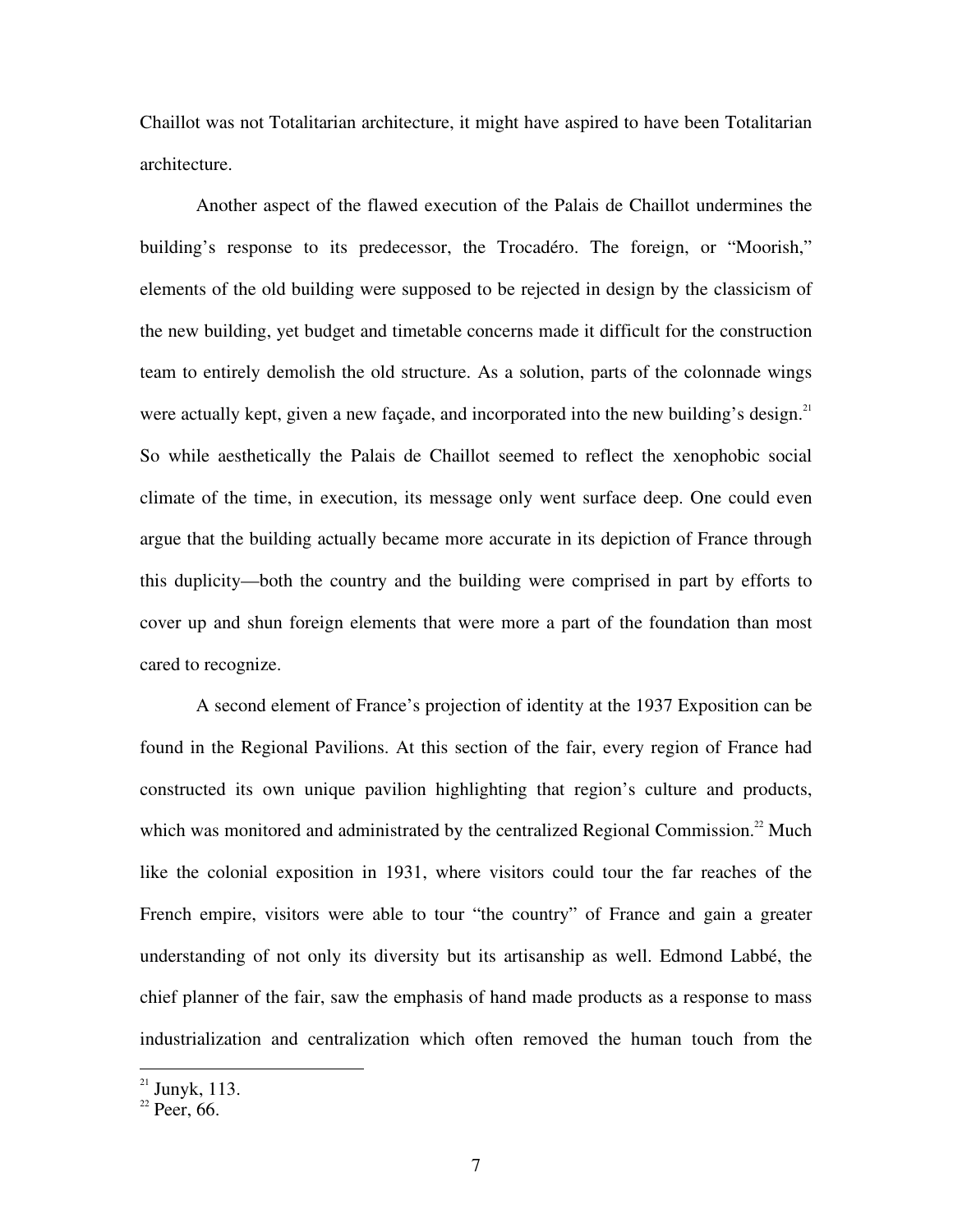assembly line: "The machine has unified forms and made all products alike. But the human hand is not the same everywhere. The touch of the potter's thumb…in Provence is altogether different from that of his fellow potter in Normandy or Brittany."<sup>23</sup> Quality and uniqueness, not mechanization and mass production, were the key themes for the regional pavilion and this emphasis seemed to fit in a with a larger rejection of the impersonal, sterile, and uniform modern world.

Taking a look at the interwar period, it is not hard to see where the themes of regionalism took hold. Following the devastation of World War I, many in France called into question the system and values that led their country down this devastating path. A return to the land and the idealized peasant became key themes of this period<sup>24</sup>, yet the regionalism that planners hope to showcase at the Exposition would have a more modern touch. Charles LeTrosne, at one time the chief architect for the fair, saw the Regional Pavilion as a medium to blend traditional values with modernity: "Regionalism is nothing but the adaptation of modern architecture to the land where it develops."<sup>25</sup> In planning, the Regional Commission had hoped to project this modern regionalism along with the other main theme of the Pavilions, "unity through diversity," presenting in essence a traditional yet modernist and unified France.

But would French planners be able to organize and synthesize these idealistic themes into reality? Once again, it seems the execution undermined their intentions. Firstly, the planners' ideal of quality workmanship emblematic of the regions resulted in flaring up the already existing tensions between Paris and the regions. The Regional Commission sponsored a policy of *artisanat dirige*, which in effect was a guideline that

 $^{23}$  Ibid., 53.

 $24$  Jackson, 29-30.

 $25$  Peer, 64.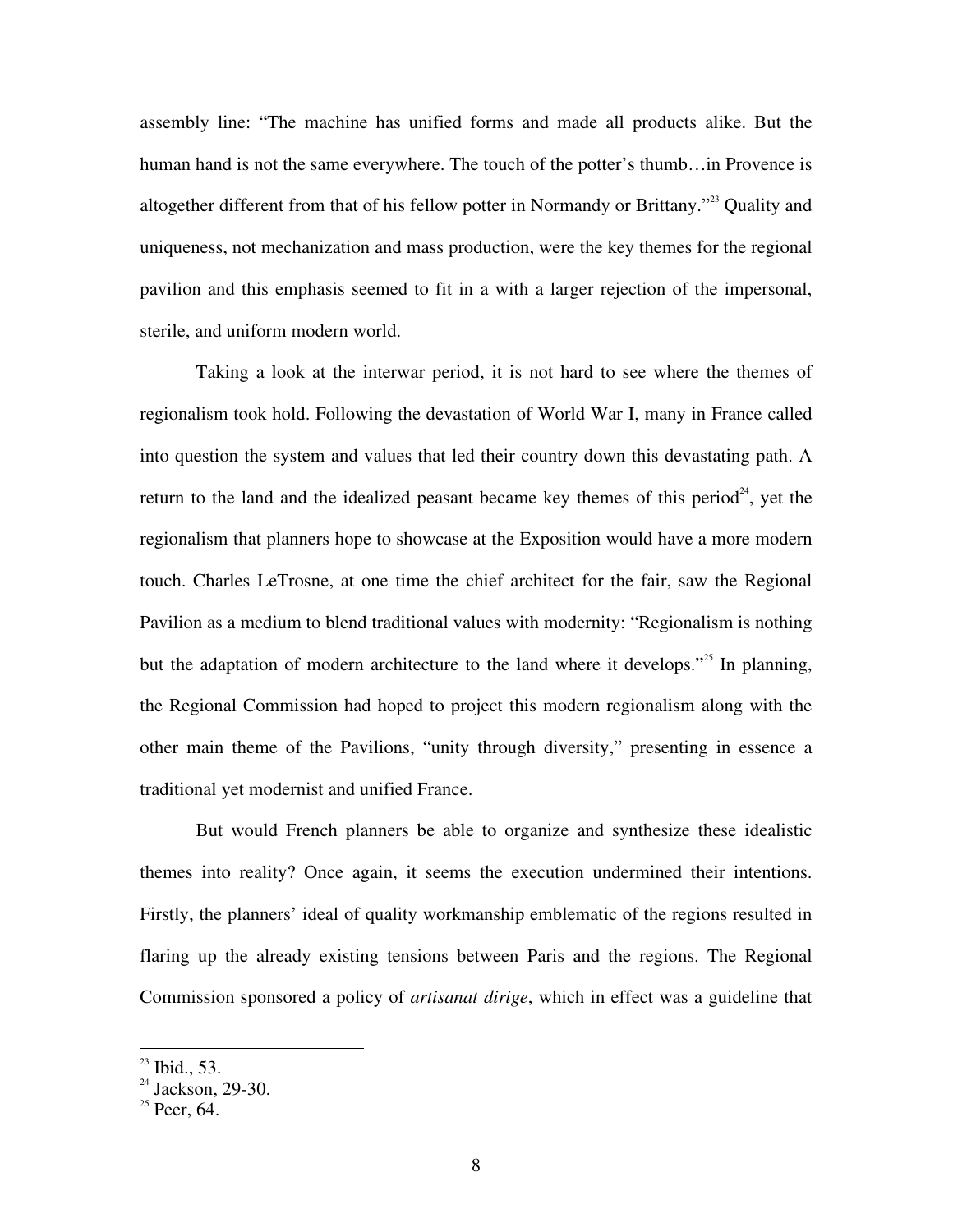artisans had to follow in making their crafts, yet it carried an unmistakable air of falseness to it—artisans were required to copy models and follow directions of regional artists now living in Paris. <sup>26</sup> Gone was any organic process to the creation of art. The justification of this program was mostly the fast approaching deadline of the fair—"what we need to do, in effect, is to provoke an evolution which would have taken ten years to happen on its own," said one Parisian authority.<sup>27</sup> Predictably, cries of protest soon flared up from the regional artists over such "Parisian interventionism," as once again the interests of the capital seemed to outweigh the rest of the country.<sup>28</sup> This tension was also exacerbated by how the Regional Commission actually went about grouping the regions into pavilions. Regions such as the Basque requested that they be placed physically next to the Spanish pavilion, and small towns and cities near dominate metropolises such as Lyon or Marseilles requested to be detached. Both requests were rejected, prompting a Basque delegate to say, "They ask us what sauce we want to be fried in. Our answer is that we want to make our own sauce."<sup>29</sup> Overall, it seemed the regions' ideas were continually squelched in favor of the centralized (and Parisian) committee's vision. Was this unity through diversity?

Even yet another issue undermining the intended themes arose from budgetary problems. The key question of 'who was going to foot the bill?' forced regional artisans and fair planners alike to make compromises. Many were dismayed that France had subsidized most of the foreign pavilions, yet left it up to the regions themselves to come up with the funds for their own pavilions.<sup>30</sup> Thus, many mechanized industries were

 $26$  Ibid., 88.

<sup>&</sup>lt;sup>27</sup> Ibid., 88.

 $^{28}$  Ibid., 90-1.

 $29$  Ibid., 76.

 $30$  Ibid., 85.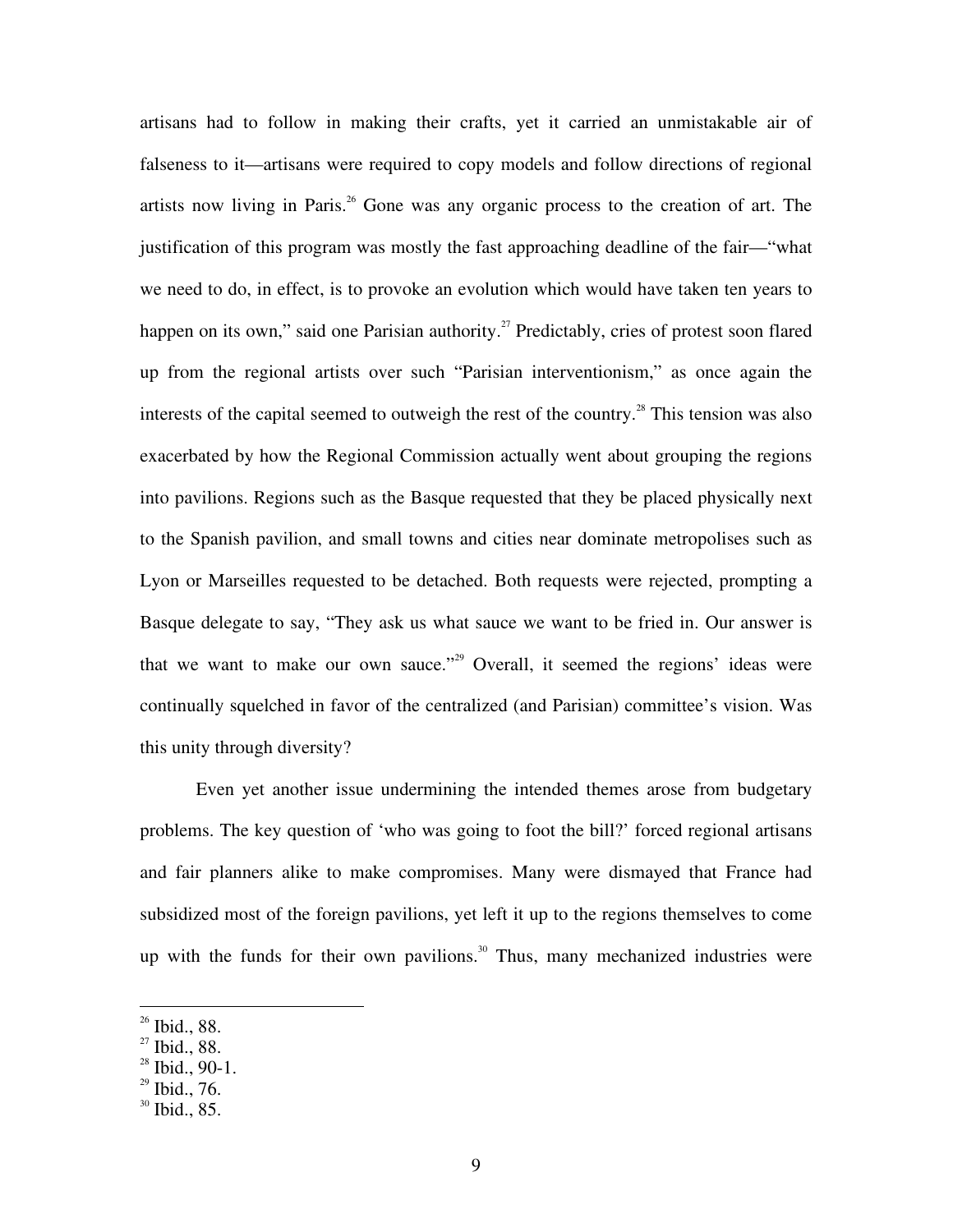forced into providing support for pavilions which they doubted would even benefit their regions financially, like in Normandy, where members of the Chamber of Commerce saw the Exposition itself as competition for attracting commerce to their region.<sup>31</sup> What emerged was a paradox in which "the industries with enough capital to support the regional exhibits financially were the very ones that the Commission did not want displayed at the Regional Centre."<sup>32</sup> Artisanship, in a sense, got the glory while industry paid the bill. Here, it seems the execution of the Regional Pavilions revealed a country still struggling financially from the Great Depression, thus compromising its idealistic vision of promoting artisanship.

Turning now to one final piece of France's attempt to project a national image, we come across the strange case of Le Corbusier's Pavilion de Temps Nouveaux. Unlike the Palais de Chaillot and the Regional Center, Le Corbusier's Pavilion seemingly did not receive the full-fledged support of fair planners, as his idea was relegated to a canvas tent erected on the outskirts of the fair. This came as a shock to many for Le Corbusier was one of France's most prominent architects, renown for his pioneering work of the modernist style.<sup>33</sup> The exterior of the Pavilion de Temps Nouveaux itself was made of canvas, erected in a rectangular fashion, and tinted on the outside in the familiar hue of the French tri-colors. Inside, the pavilion housed Le Corbusier's "program," his modernist vision of utopian rural and urban planning.<sup>34</sup> Criticism seemed to be mixed on the project. Some critics could not get over the fact that Le Corbusier had not constructed

<sup>31</sup> Elise Marie Moentmann, "The Search for French Identity in the Regions: National Versus Local Visions of France in the 1930's," *French History*, Vol. 17, No. 3 (2003), 315-6.

<sup>&</sup>lt;sup>32</sup> Ibid., 316.

 $\frac{33}{34}$  Jackson, 30.

Peer, 129 and Denilo Udovicki Selb, "Le Corbusier and the Paris Exhibition of 1937," *Journal of the Society of Architectural Historians*, Vol. 56, No. 1 (Mar., 1997), 54-8.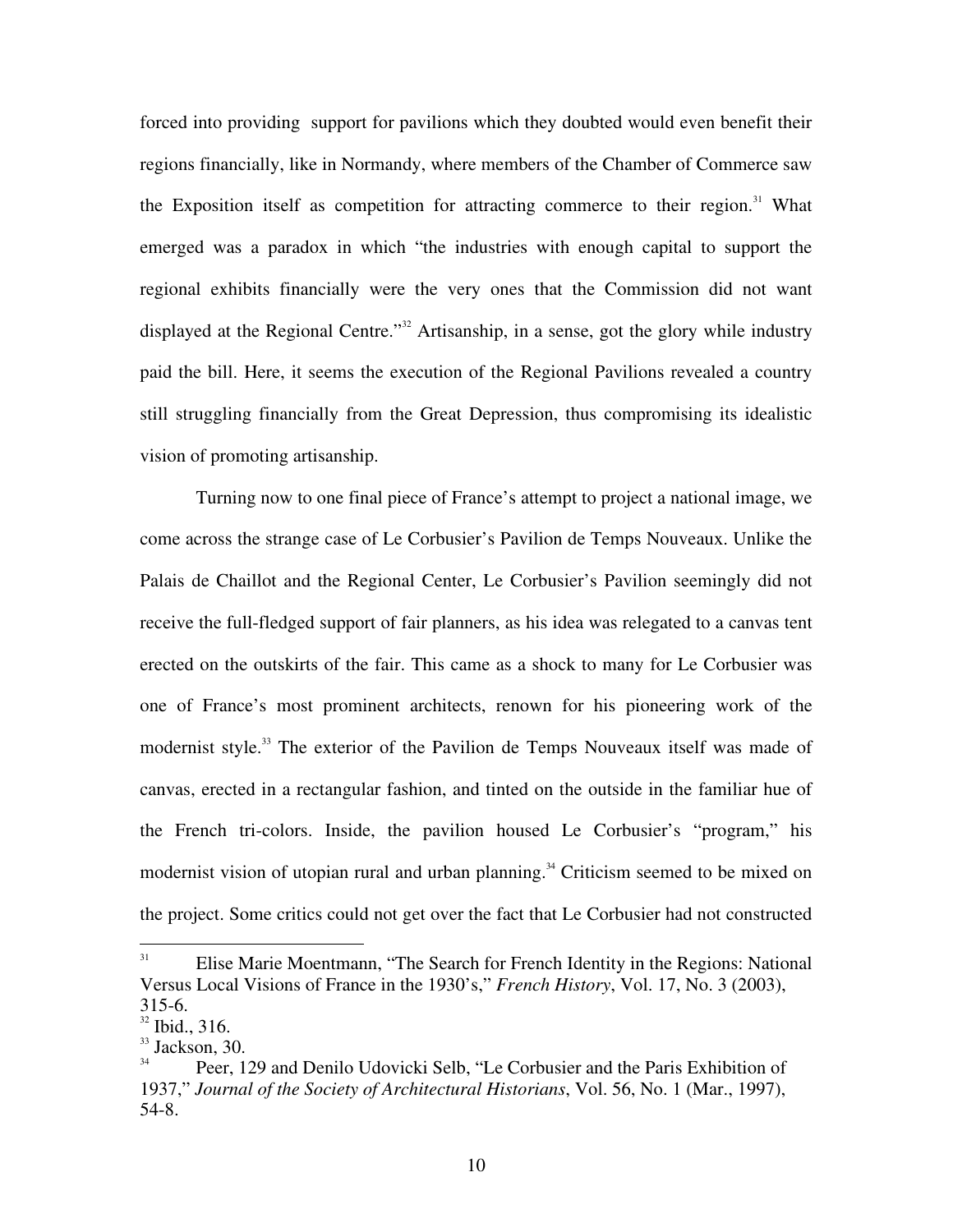a building, but a mere canvas tent, remarking, "this was not Architecture."<sup>35</sup> Another critic looked favorably on the vision Le Corbusier housed within the Pavilion, but perhaps taking a cue from the lack of permanent structure, noted Le Corbusier's ideas "seemed far from realization in France."<sup>36</sup> Yet others saw Le Corbusier's vision as innately unique, calling it "the most exciting, convincing, and most easily remembered exhibits of 1937 Paris,"<sup>37</sup> and noting that "nothing could be more pertinent."<sup>38</sup> Whatever one thought of Le Corbusier's Pavilion, however, no one could deny its subtle and understated effectiveness in contrast to the dominant, flamboyant national pavilions.

If there is one theme that dominated Le Corbusier's Pavilion, it was most definitely modernism. Le Corbusier prided himself on being on the cutting edge, and during the 1930's, he saw French architecture as cluttered, stagnant, fixated on the past: "The house is cluttered with garbage. We must clean, sweep, throw into the trash. Let's wake up lethargic societies. Shake off the torpor. Act."<sup>39</sup> But how would this desire to "wake up" French society fit in with the planners' theme of blending modernism and tradition? If anything, Le Corbusier's vision seemed too extreme. He called for modernism. The planners called for tempered modernism. Thus, many historians have seen Le Corbusier's tent as proof of the planners' rejection of his vision for France.<sup>40</sup>

However, recent scholarship has refuted this popular myth. It seems Le Corbusier's Pavilion was plagued not solely by stubborn fair leadership, but by constantly changing plans, lack of funding, and missed deadlines that were more Le

<sup>35</sup> Udovicki-Selb, 56.

 $36$  Hitchcock, Jr., 160.

<sup>&</sup>lt;sup>37</sup> Architectural Record, 83.<br><sup>38</sup> Elizabeth Maels, "The Bea

Elizabeth Mock, "The Paris Exposition," *Magazine of Art* (May 1937), 272.

 $39$  Peer, 129.

 $40$  Ibid., 130.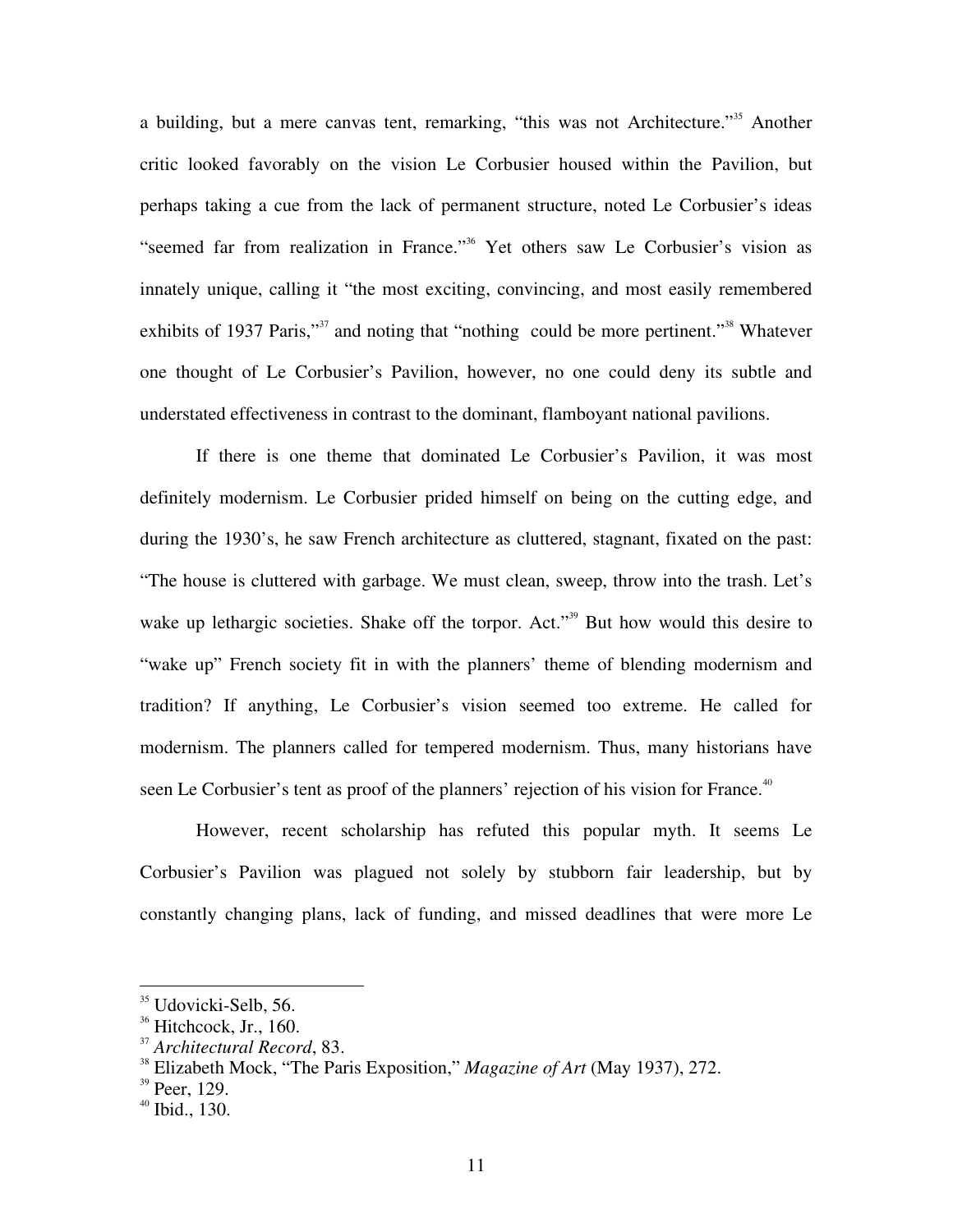Corbusier's fault than anyone.<sup>41</sup> Le Corbusier not only helped propagate the myth that absolved him of any blame, but he was so focused on the "program" housed inside the Pavilion (meant to be a preview for a 1941 follow up project he was working on), that much of the design of the building actually fell to his cousin, Jeanneret.<sup>42</sup> And despite calls from American critics for this mobile work of architecture to be brought on display in New York, <sup>43</sup> Le Corbusier's tent never was re-erected in other countries as was originally planned. A variety of factors, including the war, the occupation of France, and artistic doubts by the architect himself, stalled any continuation of Le Corbusier's "program."<sup>44</sup> What began as an opportunity for one of France's most acclaimed architects to showcase his talent to the world materialized into an intriguing yet marginalized Pavilion that never saw the expansion it sought after the Fair's end. With "the debacle" just two years away, the modern observer cannot help but to see Le Corbusier's impermanent and collapsible structure as more emblematic of France than the dominant Palais de Chaillot.

France's challenge of projecting a unified national identity may have indeed revealed more about the country than the final results. What was this "exposed" identity? On one hand, a changing social climate in the interwar period that espoused tradition and regionalism and abhorred foreign elements was manifested in the construction of both the Regional pavilions and the Palais de Chaillot. While these "conservative" elements certainly did not dominate French government during the interwar years, especially during the reign of the Popular Front, they became the foundation for a later resurgence within the National Revolution and the Vichy Regime. Financial instability was also

<sup>&</sup>lt;sup>41</sup> Udovicki-Selb, 42-63.

 $42$  Ibid., 58.

 $43$  Mock, 272.

 $44$  Udovicki-Selb, 56-8.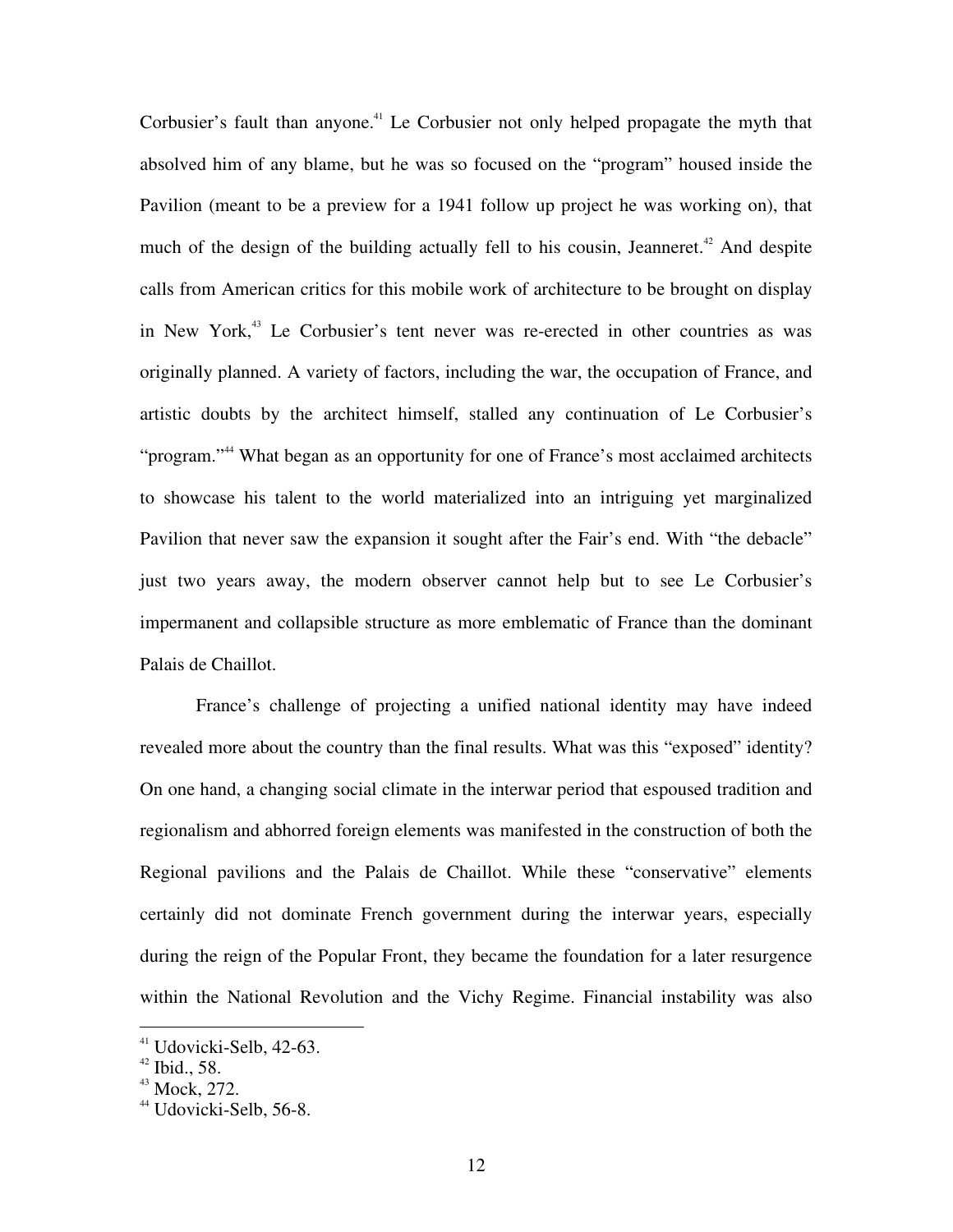apart of this identity, as feuding over funding and missed deadlines revealed a country that had not quite recovered from the depths of the Great Depression. But perhaps most importantly, the exposition revealed a country that was much too diverse and divided for one unified identity. Despite preaching a tempered blend of modernism and tradition, the fair planners' efforts produced results that were all over the map. On one end, the Palais de Chaillot projected classicism and traditional power, while on the other end, Le Corbusier's Pavilion de Temps Nouveaux put forth an understated yet temporary vision of modernism. Furthermore, regional feuding—especially over the "Parisian interventionism" of the centralized Regional Commission and the funding discrepancies between artisans and industry—made the Regional Pavilions' theme of "unity through diversity" look more like "diversity over unity." This scattered projection of identity, and its cause, was not lost on one American critic, Elizabeth Mock. While expounding on the perfect or idealized World's Fair, one in which central planning was balanced with the interests of culture, critics, and industry, she notes: "In sober fact, such a project would require a unity of intention, if not conviction, that would be impossible in present-day Paris. The exposition contains in miniature all the tensions of French society, and the resultant form must in the end be accepted as inevitable."<sup>45</sup>

Returning back to our spot in front of the Palais de Chaillot looking down the Champs de Mars, we come across once again the iconic image of the fair—the Eiffel Tower emerging over the fair's main plaza, flanked on either side by the German and Soviet Pavilions engaged in ideological and architectural warfare. It is in this image that one can fully grasp the context of France's diverse and scattered identity during the latter

<sup>45</sup> Mock, 267.